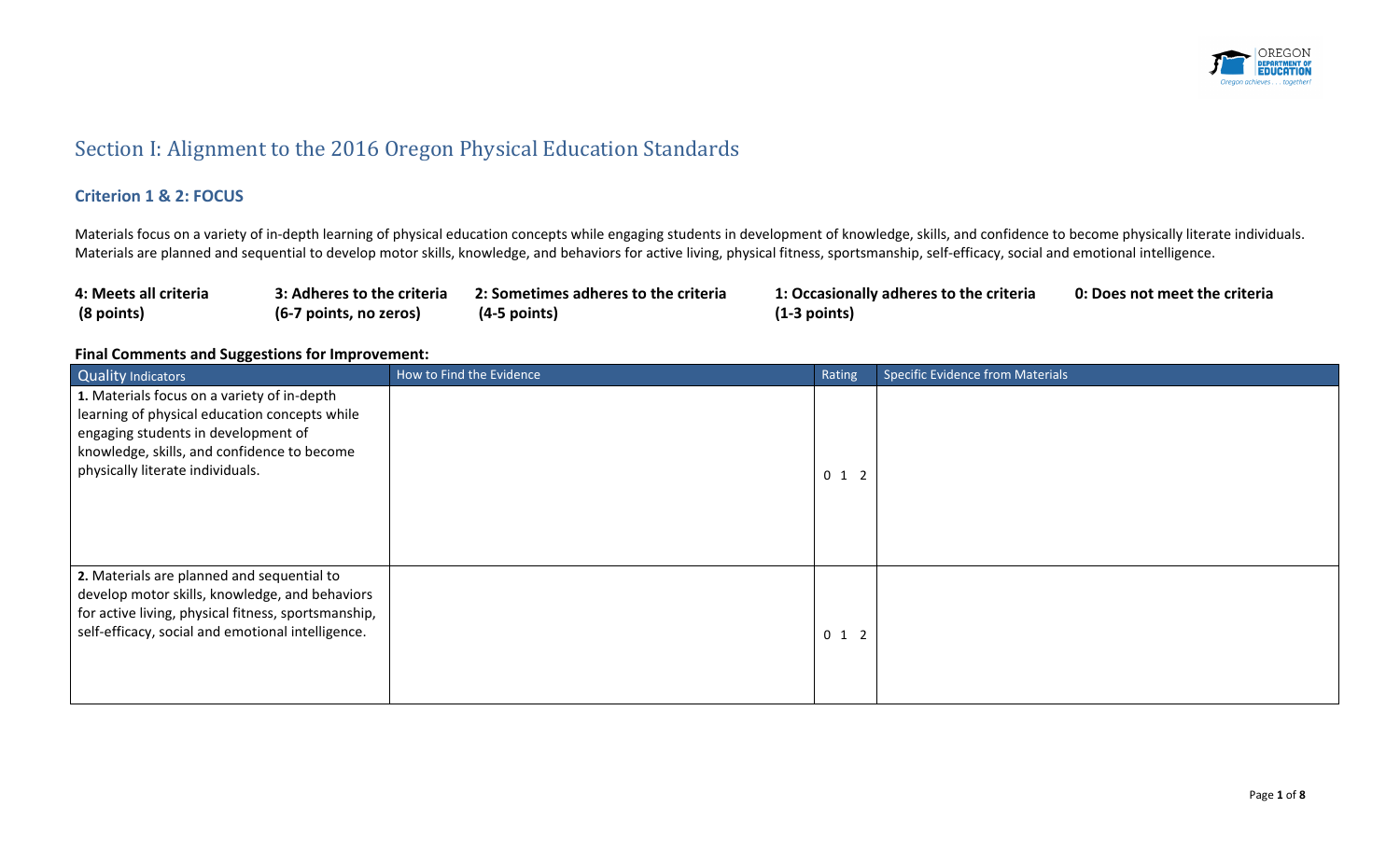

## Section I: Alignment to the 2016 Oregon Physical Education Standards

### **Criterion 3, 4 & 5: RIGOR**

Materials support and guide a variety of in-depth instruction in students' physical, cognitive, and social skills. Materials support the development of self-management, attitudes, and competence needed to maintain physical activity outside of school and throughout their lives. Materials support a diverse and authentic content appropriate learning experiences

| 4: Meets all criteria | 3: Adheres to the criteria | 2: Sometimes adheres to the criteria | 1: Occasionally adheres to the criteria | 0: Does not meet the criteria |
|-----------------------|----------------------------|--------------------------------------|-----------------------------------------|-------------------------------|
| (8 points)            | (6-7 points, no zeros)     | $(4-5$ points)                       | $(1-3$ points)                          |                               |

| - 99<br>Quality Indicators                                                                                                                                           | How to Find the Evidence | Rating  | <b>Specific Evidence from Materials</b> |
|----------------------------------------------------------------------------------------------------------------------------------------------------------------------|--------------------------|---------|-----------------------------------------|
| 3. Support and guide a variety of instruction in<br>students' physical, cognitive, and social skills.                                                                | <b>Questions to ask:</b> | $0$ 1 2 |                                         |
| 4. Support the development of self-management,<br>attitudes, and competence needed to maintain<br>physical activity outside of school and throughout<br>their lives. | <b>Questions to ask:</b> | $0$ 1 2 |                                         |
| 5. Support a diverse and authentic content<br>appropriate learning experience.                                                                                       | <b>Questions to ask:</b> | $0$ 1 2 |                                         |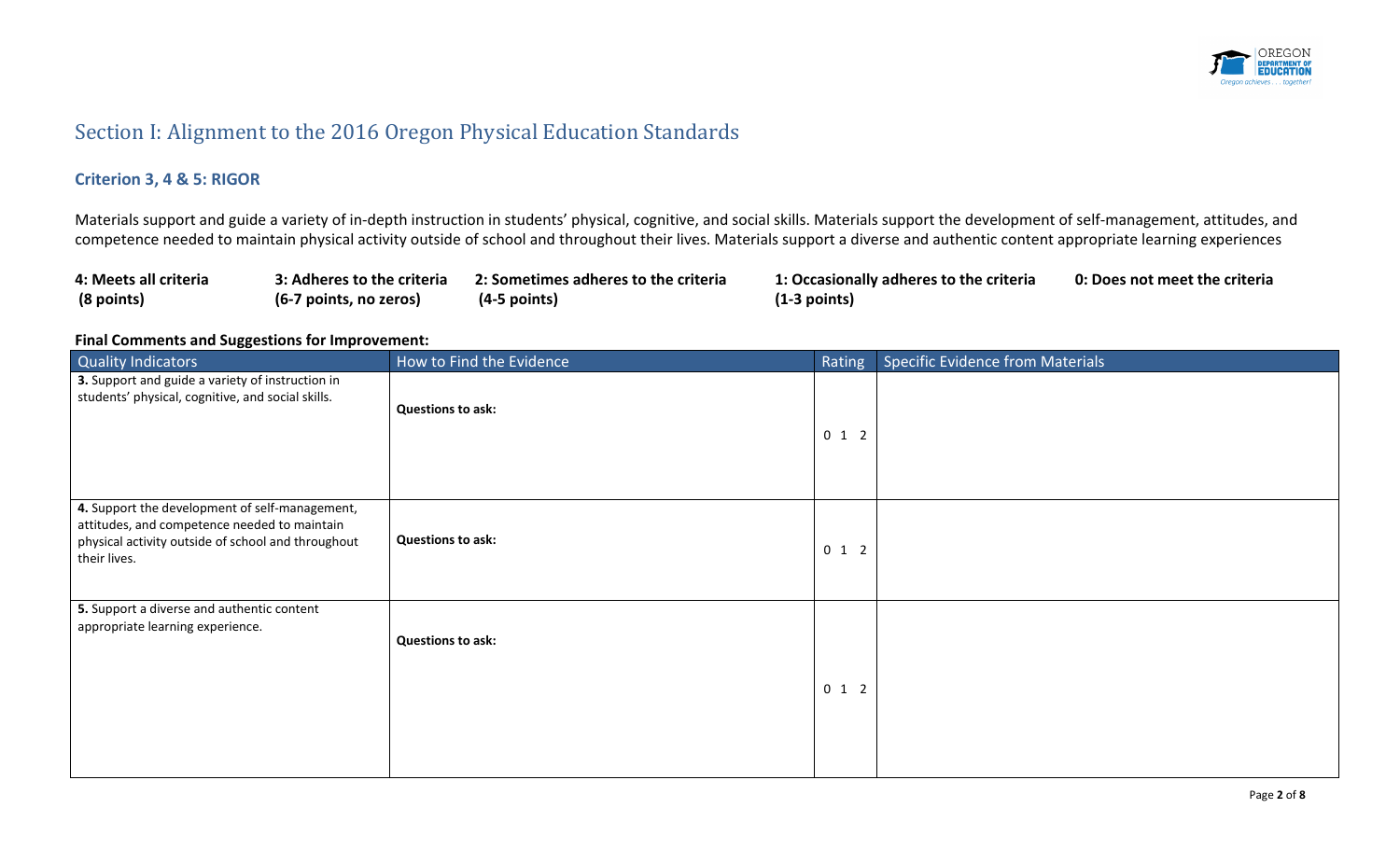

### **Criterion 6, 7, 8 & 9: COHERENCE**

Materials form a coherent, planned, and sequential learning progression building upon ideas, practices, and concepts developed in prior learning experiences. Instructional sequence consistently provides multiple opportunities and adequate time for student learning. Materials provide opportunities for students to reflect upon learning.

| 4: Meets all criteria | 3: Adheres to the criteria | 2: Sometimes adheres to the criteria | 1: Occasionally adheres to the criteria | 0: Does not meet the criteria |
|-----------------------|----------------------------|--------------------------------------|-----------------------------------------|-------------------------------|
| (8 points)            | (6-7 points, no zeros)     | $(4-5$ points)                       | (1-3 points)                            |                               |

| <b>Quality indicators</b>                                                                                                                             | How to Find the Evidence | Rating  | <b>Specific Evidence from Materials</b> |
|-------------------------------------------------------------------------------------------------------------------------------------------------------|--------------------------|---------|-----------------------------------------|
| 6. Coherent, planned, and sequential learning<br>progression building upon ideas, practices, and<br>concepts developed in prior learning experiences. | <b>Questions to ask:</b> | $0$ 1 2 |                                         |
| 7. Instructional sequence consistently provides<br>multiple opportunities and adequate time for student<br>learning.                                  | <b>Questions to ask:</b> | $0$ 1 2 |                                         |
| 8. Materials provide opportunities for cross-curricular<br>connections within and between grade levels.                                               | <b>Questions to ask:</b> | $0$ 1 2 |                                         |
| 9. Opportunities for students to reflect upon<br>learning.                                                                                            | <b>Questions to ask:</b> | $0$ 1 2 |                                         |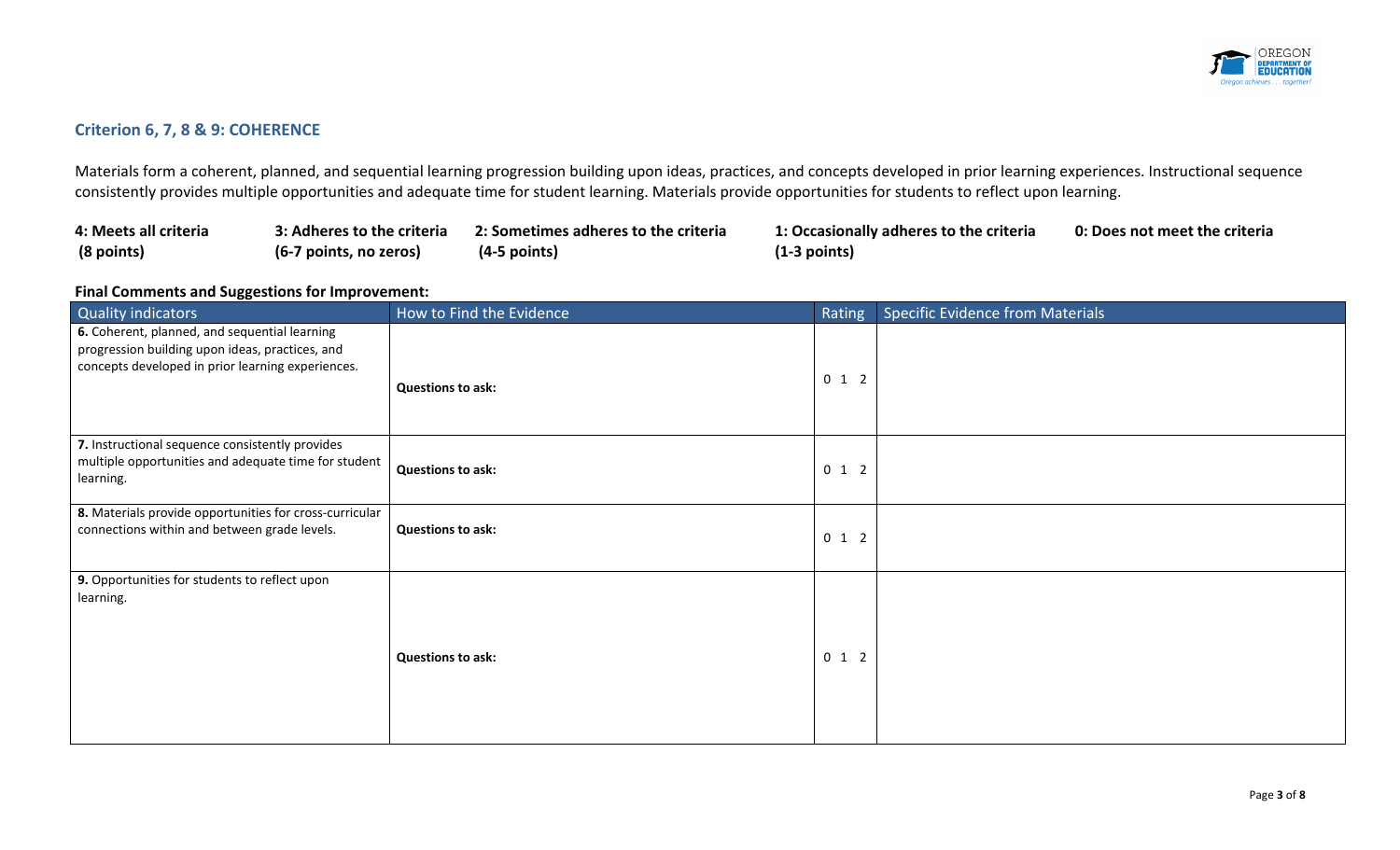

### **Criterion 10, 11 & 12: COHERENCE**

Materials integrate physical education, physical activity, and health enhancing behaviors to influence responsible personal and social behaviors in society. Personal and social responsibilities are embedded in instructional materials. Uses culturally responsive strategies that provide clear purposes for learning experiences (e.g., elicit preconceptions, teach new knowledge, build skills and abilities, connect to prior knowledge).

| 4: Meets all criteria | 3: Adheres to the criteria | 2: Sometimes adheres to the criteria | 1: Occasion    |
|-----------------------|----------------------------|--------------------------------------|----------------|
| (8 points)            | (6-7 points, no zeros)     | $(4-5$ points)                       | $(1-3$ points) |

**4: Meets all criteria 3: Adheres to the criteria 2: Sometimes adheres to the criteria 1: Occasionally adheres to the criteria 0: Does not meet the criteria**

| <b>Quality indicators</b>                                                                                                                                                                                          | How to Find the Evidence | Rating  | Specific Evidence from Materials |
|--------------------------------------------------------------------------------------------------------------------------------------------------------------------------------------------------------------------|--------------------------|---------|----------------------------------|
| 10. Integrate physical education, physical activity,<br>and health-enhancing behaviors to influence<br>responsible personal and social behaviors in society.                                                       | <b>Questions to ask:</b> | $0$ 1 2 |                                  |
| 11. Personal and social responsibilities are embedded<br>in instructional materials                                                                                                                                | <b>Questions to ask:</b> | $0$ 1 2 |                                  |
| 12. Uses culturally responsive strategies that provide<br>clear purposes for learning experiences (e.g. elicit<br>preconceptions, teach new knowledge, build skills<br>and abilities, connect to prior knowledge). | <b>Questions to ask:</b> | $0$ 1 2 |                                  |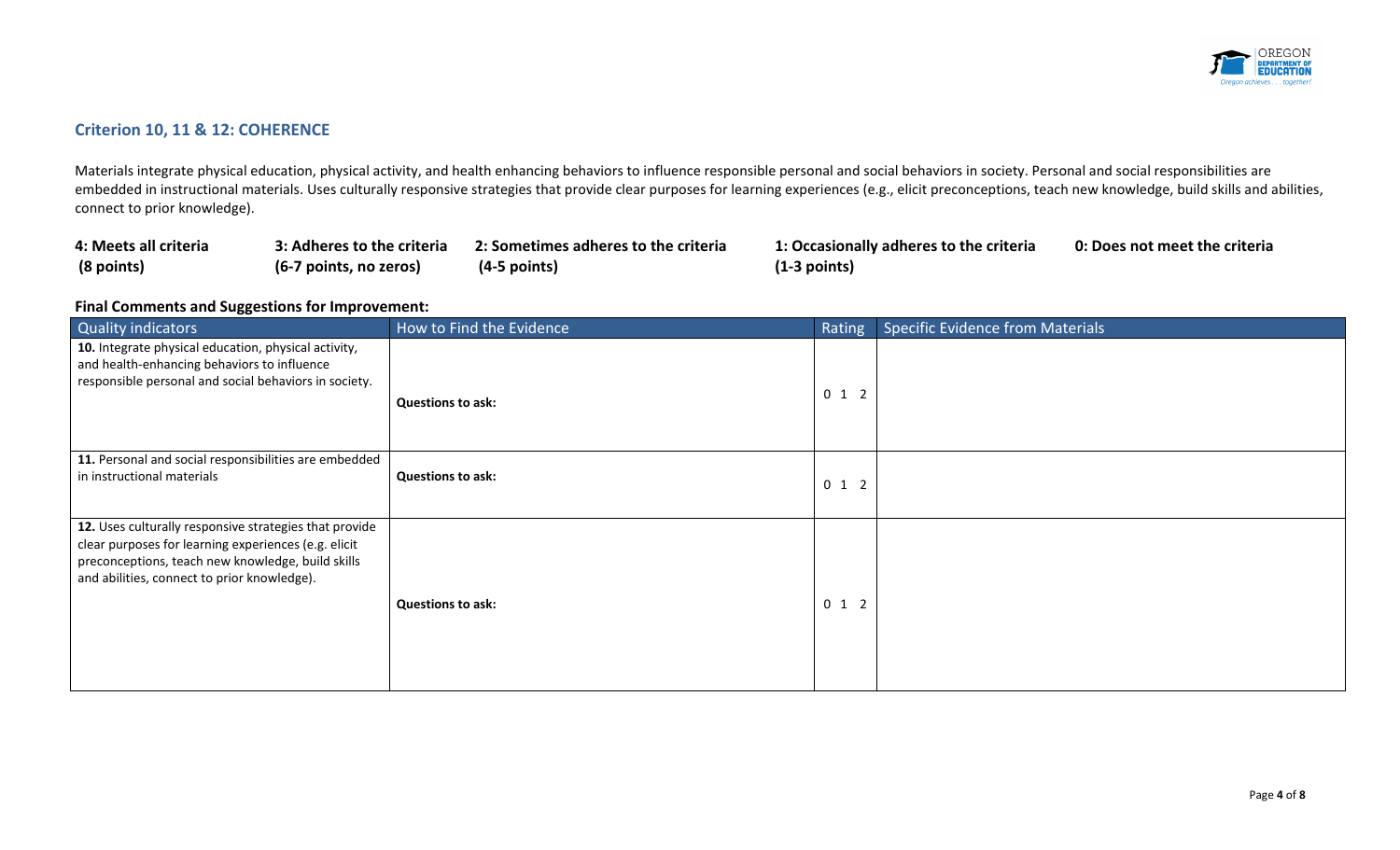

# Section III: Instruction Supports Supporting Criteria

Rate each indicator in Section III according to whether it is met, partially met, or not met. Award points for each indicator as shown.

| <b>INDICATORS OF QUALITY: Student Engagement</b>                                                                                                                                                            | <b>SCORE</b> |  | <b>EVIDENCE</b> |
|-------------------------------------------------------------------------------------------------------------------------------------------------------------------------------------------------------------|--------------|--|-----------------|
| 13. Engages students in authentic and meaningful learning experiences that reflect real-world and lifelong physical education practices.                                                                    |              |  |                 |
| 14. Engages students in learning and skill based activities maximizing practice opportunities that are relevant and integrated into appropriate<br>cross-curricular concepts.                               |              |  |                 |
| 15. Materials provide frequent opportunities for students to recognize, demonstrate, and apply their knowledge, skills and confidence, while<br>responding to peer and teacher feedback.                    |              |  |                 |
| 16. Materials stress and model strategies in all units for beginning classes with initial physical activity and warm up, meeting the goal of at least<br>50% Moderate to Vigorous Physical Activity (MVPA). |              |  |                 |
| 17. Provides differentiated, developmentally, and age appropriate instruction, activities, and skills per grade level.                                                                                      |              |  |                 |
| Total (points possible)                                                                                                                                                                                     |              |  |                 |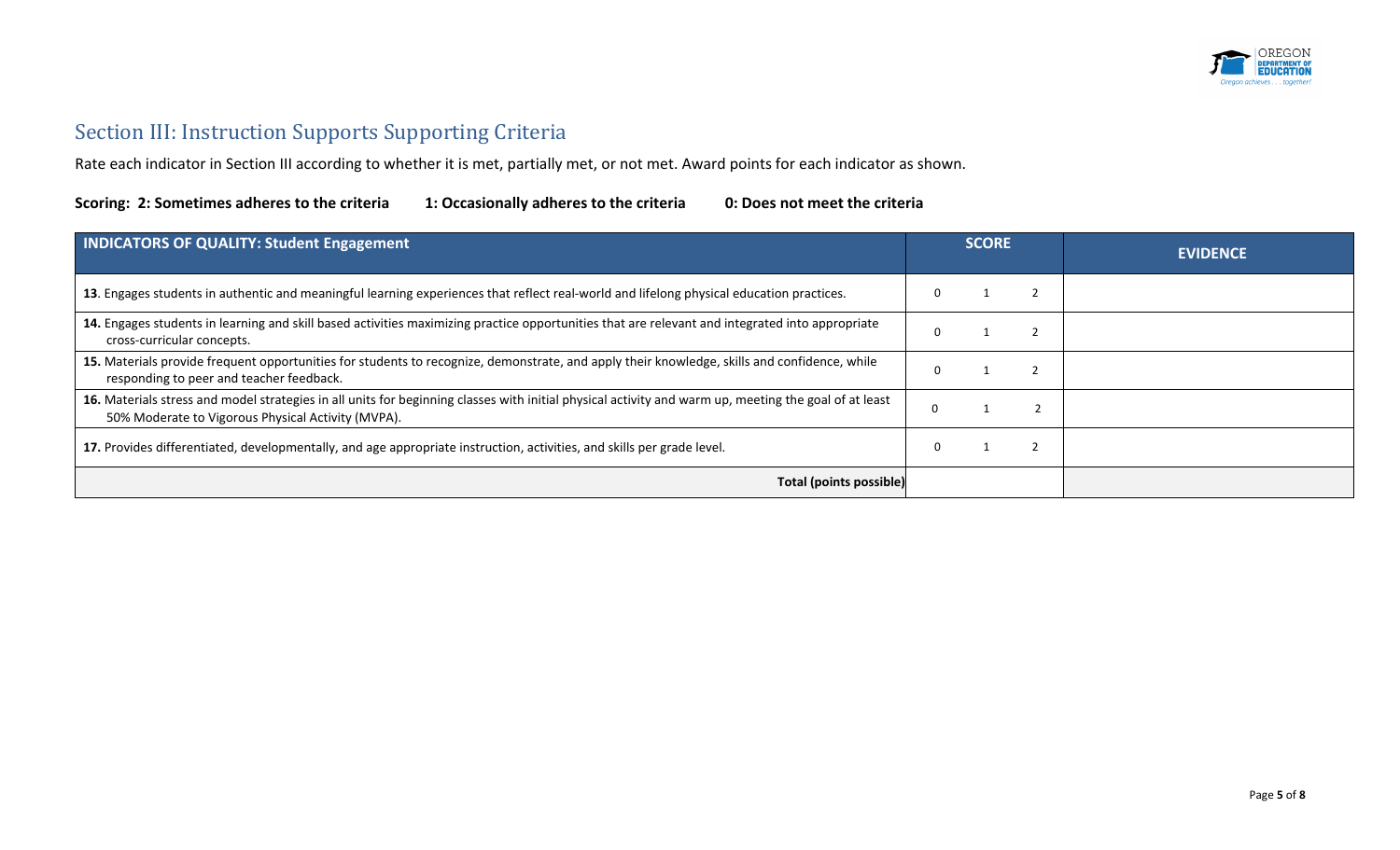

## Section III: Instructional Supports Key Criteria

Rate each indicator in Section III according to whether it is met, partially met, or not met. Award points for each indicator as shown.

| <b>INDICATORS OF QUALITY: Differentiated Instruction</b>                                                                                                                                                                                                                                           | <b>SCORE</b>                         | <b>EVIDENCE</b> |
|----------------------------------------------------------------------------------------------------------------------------------------------------------------------------------------------------------------------------------------------------------------------------------------------------|--------------------------------------|-----------------|
| 18. Provides guidance for teachers to support differentiated and culturally responsive teaching and learning by representing:                                                                                                                                                                      |                                      |                 |
| a. Diverse cultures                                                                                                                                                                                                                                                                                | $\overline{\phantom{a}}$<br>$\Omega$ |                 |
| b. Linguistic backgrounds                                                                                                                                                                                                                                                                          | $\overline{\phantom{a}}$<br>$\Omega$ |                 |
| c. Learning styles                                                                                                                                                                                                                                                                                 | $\overline{2}$<br>0<br>-1            |                 |
| d. Interests                                                                                                                                                                                                                                                                                       | $\overline{2}$<br>$\Omega$           |                 |
| 19. Materials promote equitable instruction by making connections to culture, home, neighborhood, and communities as appropriate.                                                                                                                                                                  | $\overline{\phantom{a}}$<br>$\Omega$ |                 |
| 20. Materials provide adaptations and modifications to be made for students of all abilities.                                                                                                                                                                                                      | $\overline{2}$<br>$\Omega$           |                 |
| 21. Appropriate scaffolding, interventions, and supports are evident and do not sacrifice physical education content. Including but not limited to<br>integrated and appropriate reading, writing, listening, and speaking alternatives (e.g., translations, picture support, graphic organizers). | $\overline{\phantom{a}}$             |                 |
| <b>Total (points possible)</b>                                                                                                                                                                                                                                                                     |                                      |                 |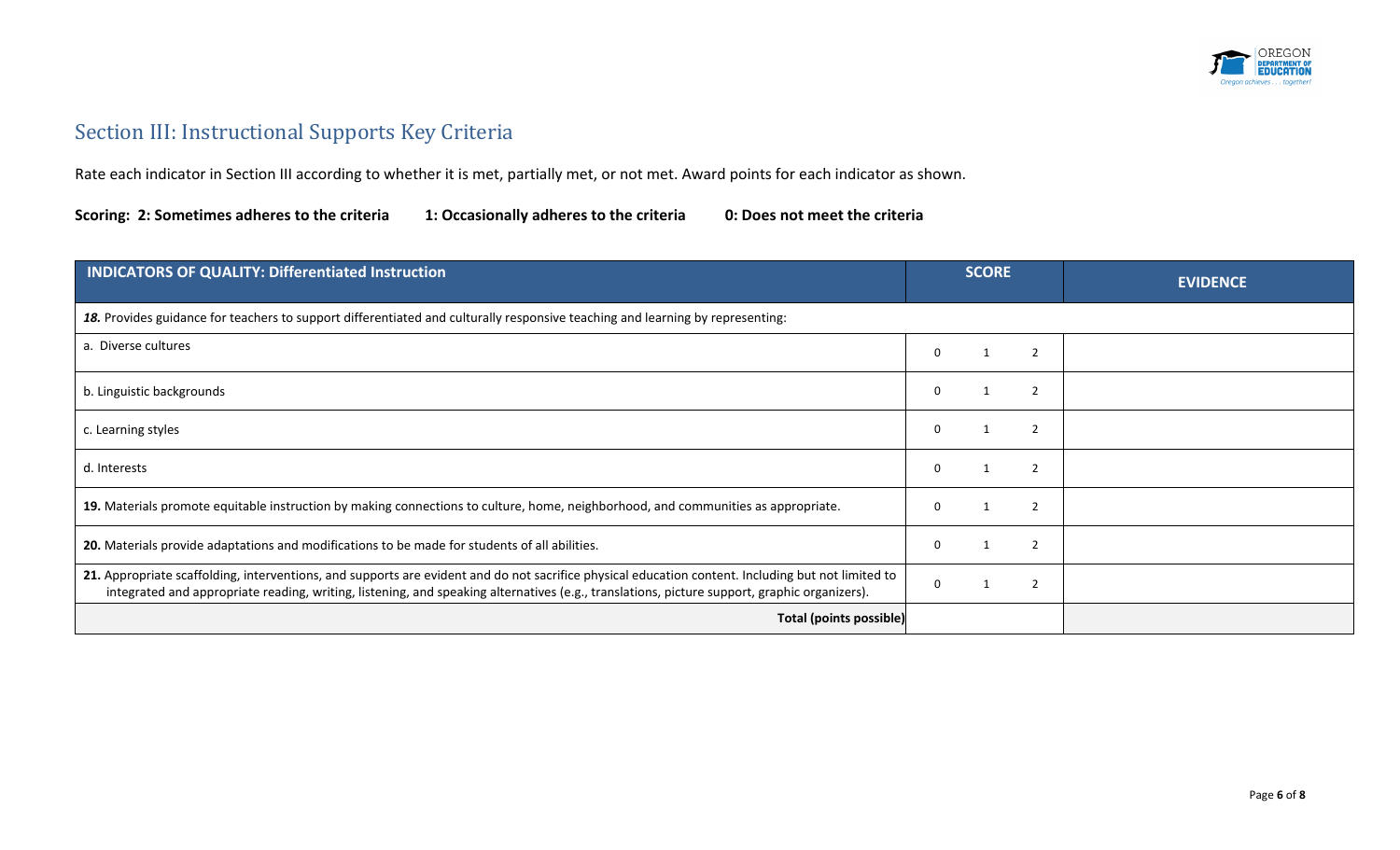

## Section IV: Instructional Supports Supporting Criteria

Rate each indicator in Section IV according to whether it is met, partially met, or not met. Award points for each indicator as shown.

| IV - INDICATORS OF QUALITY: Extensions & Educator Supports                                                                                                                                                     | <b>SCORE</b> |  |                | <b>EVIDENCE</b> |
|----------------------------------------------------------------------------------------------------------------------------------------------------------------------------------------------------------------|--------------|--|----------------|-----------------|
| 22. Use scientifically- and medically-accurate and grade-appropriate physical education information, vocabulary, models, and representations to<br>support students' physical, cognitive, and social learning. | $\Omega$     |  | 2              |                 |
| 23. Digital and print materials are consistently formatted, visually focused, and uncluttered for efficient use.                                                                                               | 0            |  | 2              |                 |
| 24. Provide virtual labs, simulations, and video-based learning experiences.                                                                                                                                   | 0            |  | $\overline{2}$ |                 |
| 25. Allow teachers to access, revise, and print from digital sources (e.g., readings, activities, assessments, rubrics).                                                                                       | 0            |  | $\mathcal{P}$  |                 |
| 26. Supplies and equipment, when provided, are high quality (e.g., durable, dependable) and organized for efficient use.                                                                                       | 0            |  | 2              |                 |
| 27. Provide thorough lists that identify by learning experience all consumable and non-consumable materials aligned for both instruction and<br>assessment.                                                    | $\Omega$     |  | 2              |                 |
| 28. Adhere to safety laws, rules, and regulations and emphasize the importance of safety in physical education.                                                                                                | 0            |  | $\overline{2}$ |                 |
| 29. Make available ongoing and embedded professional learning for implementation and continued use of the instructional materials.                                                                             | $\Omega$     |  | $\overline{2}$ |                 |
| 30. Instructional materials provide opportunities to enrich learning with technology.                                                                                                                          | 0            |  | 2              |                 |
| 31. Instructional materials provide teaching cues for skill development.                                                                                                                                       | 0            |  | $\overline{2}$ |                 |
| <b>Total (points possible)</b>                                                                                                                                                                                 |              |  |                |                 |